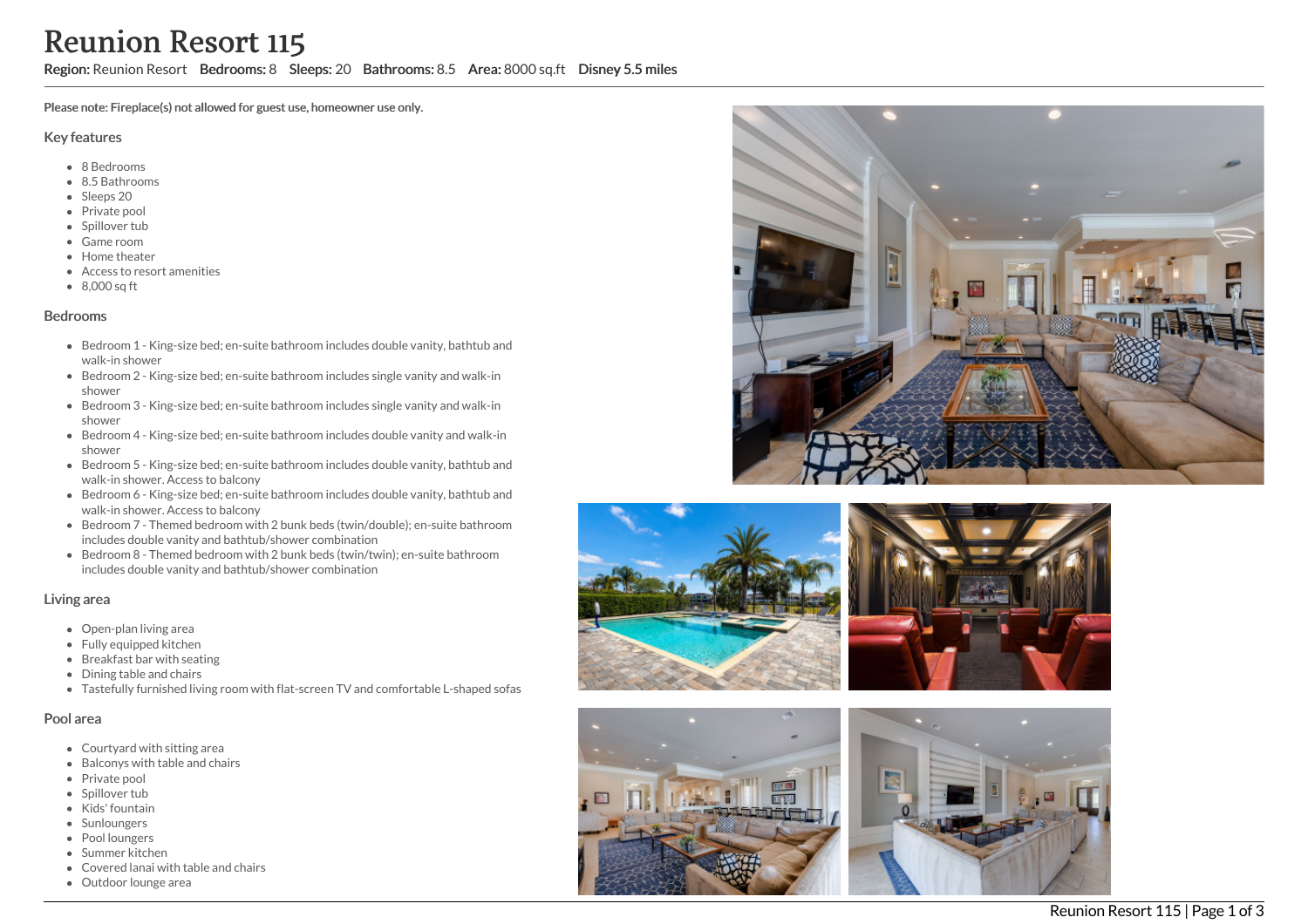## Home entertainment

- Flat-screen TVs in living area and all bedrooms
- Game room with pool table, foosball table, flat-screen TVs, gaming console and multivideo arcade
- Home theater includes projector screen, cinema-style seating and wet bar

## General

- Air conditioning throughout
- Complimentary wifi
- Bedding and towels provided
- $\bullet$  Private parking

## Laundry room

- Washer and dryer
- Iron and ironing board

# Children's equipment available for hire

- $\bullet$  Crib
- Stroller
- $\bullet$  High chair
- Pack and play

# Places of interest

- Golf course 1 mile
- Supermarket 1 mile
- $\bullet$  Shopping mall 2 miles
- Disney World 6 miles
- Seaworld 15 miles
- Universal Studios 21 miles
- Legoland 25 miles
- Airport 27 miles
- Beaches 75 miles